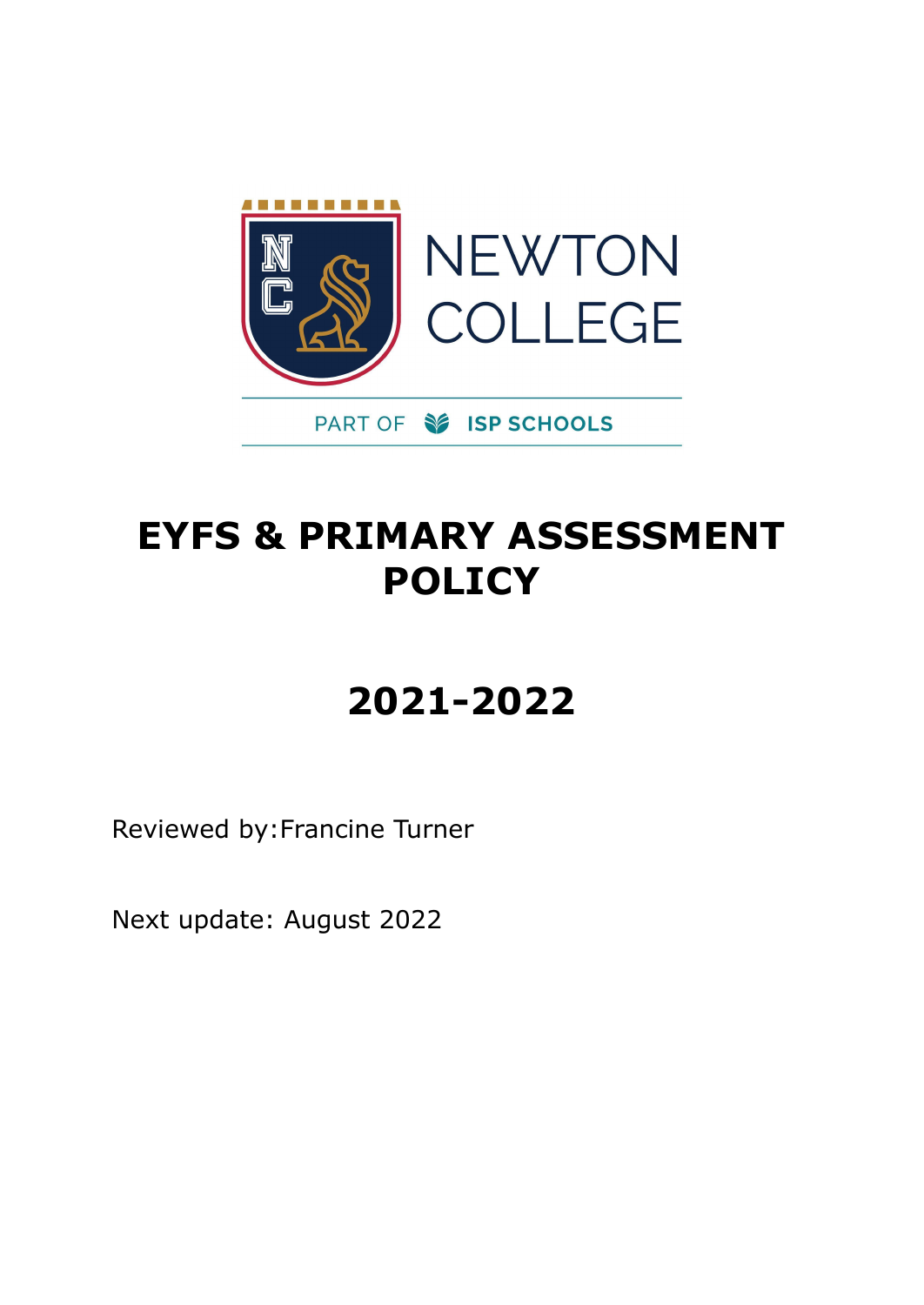# **Our philosophy for Teaching and Learning:**

As a school community we are all learners, adults and children alike. We aim to foster in our learners, a life-long love of learning while developing the skills, knowledge and understanding to achieve to the best of our abilities. As learners we thrive best in a warm and secure environment where we are accepted and valued while developing the attitudes and dispositions to be happy, caring and creative learners for life.

# **The aim of our Assessment is to:**

We use assessment to ensure that our students develop their potential and achieve to the best of their ability. Assessment is focused on improving students' achievement and progress, rather than just documenting student attainment. Assessment provides a means of reporting to parents, producing data for tracking students' progress and providing feedback to teachers to inform the teaching and learning planning cycle. Assessment also provides corrective feedback to students to give them an idea of what they have achieved and how they can get better.

# **Aims / Objectives**

- To ensure consistency in assessment procedures within each section of the school
- To support the school's overall vision for learning and getting better
- To inform teaching / learning and future planning
- To ensure feedback to students is constructive and purposeful for progress
- To inform reporting and progress to parents

# **Who was consulted in the writing of the policy?**

- Senior leadership team
- Subject Coordinators and Heads of Department
- Teachers

# **Moderation of standards**

All subject leaders study and collect examples of children's work regularly in their curriculum meetings. All our teachers discuss the levels achieved so that they have a common understanding of the expectations in each subject. By doing this, we ensure that we make consistent judgements about standards across the school.

It is each subject leader's responsibility to ensure that the samples that they keep of children's work reflect the full range of ability within each subject.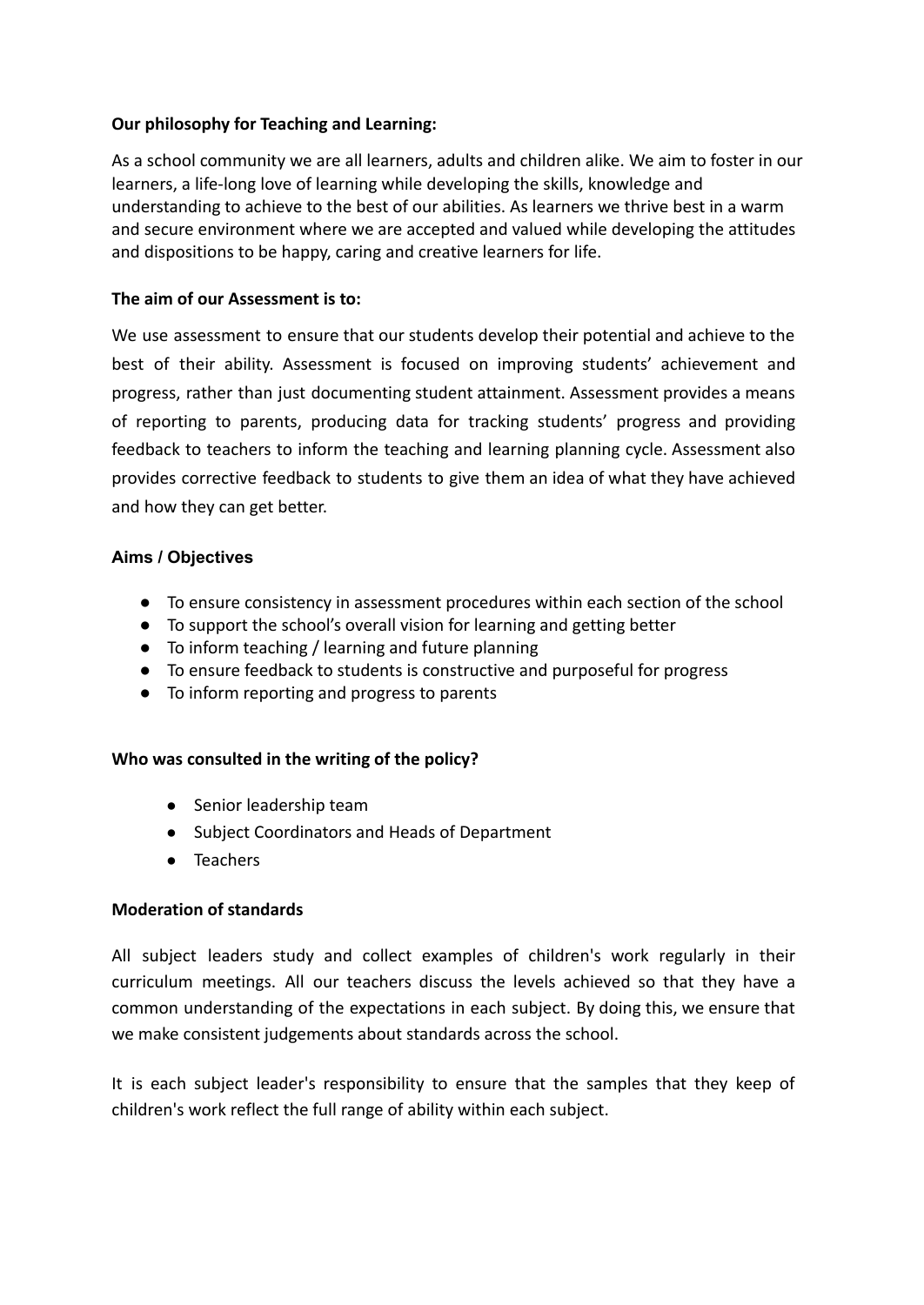# **Guidance for teachers**

Teachers will follow individual instructions for each of the assessments administered. Subject leaders along with the Key Stage Coordinator/Head of Stage will provide further information when required about test conditions, special exceptions or additional support needs. However, it is vital that the conditions in which students are expected to take assessments are consistent throughout each Key Stage.

For students receiving support from our SEND or Language Support Department teachers should consult with them regarding adaptations that can be made to exams or conditions in order for their students to take the assessments and do them to the best of their ability.

# **How do we assess the Early Years Foundation Stage?**

Assessment plays an important part in helping teachers recognise children's progress, understand their needs, and plan activities and support. Ongoing assessment (formative assessment) is an integral part of the learning and development process. Observational assessment provides information about children's learning and development; staff observe the children and use observations to inform their planning. All staff contribute to the observations and an individual child profile is built up over the year which informs the EYFS Profile which forms part of the final assessment at the end of the Reception year.

The Early Years Foundation Stage guidance states that *"Assessment plays an important part in helping parents, carers and practitioners to recognise children's progress, understand their needs, and to plan activities and support. Ongoing assessment (also known as formative assessment) is an integral part of the learning and development process. It involves practitioners observing children to understand their level of achievement, interests and learning styles, and to then shape learning experiences for each child reflecting those observations. In their interactions with children, practitioners should respond to their own day-to-day observations about children's progress and observations that parents and carers share"*.

#### **Our aims are to ensure that**

- The starting point for assessment is the child, not a predetermined list of skills
- $\bullet$  Observations show what the child can do significant achievements not what they can't do
- Staff observe as part of their regular routines
- Children are observed in play and self-chosen activities as well as in planned adult directed activities
- Observations are analysed to highlight achievements, needs for further support and planning for what comes next.
- Parental contributions are used and valued as a central part of the assessment process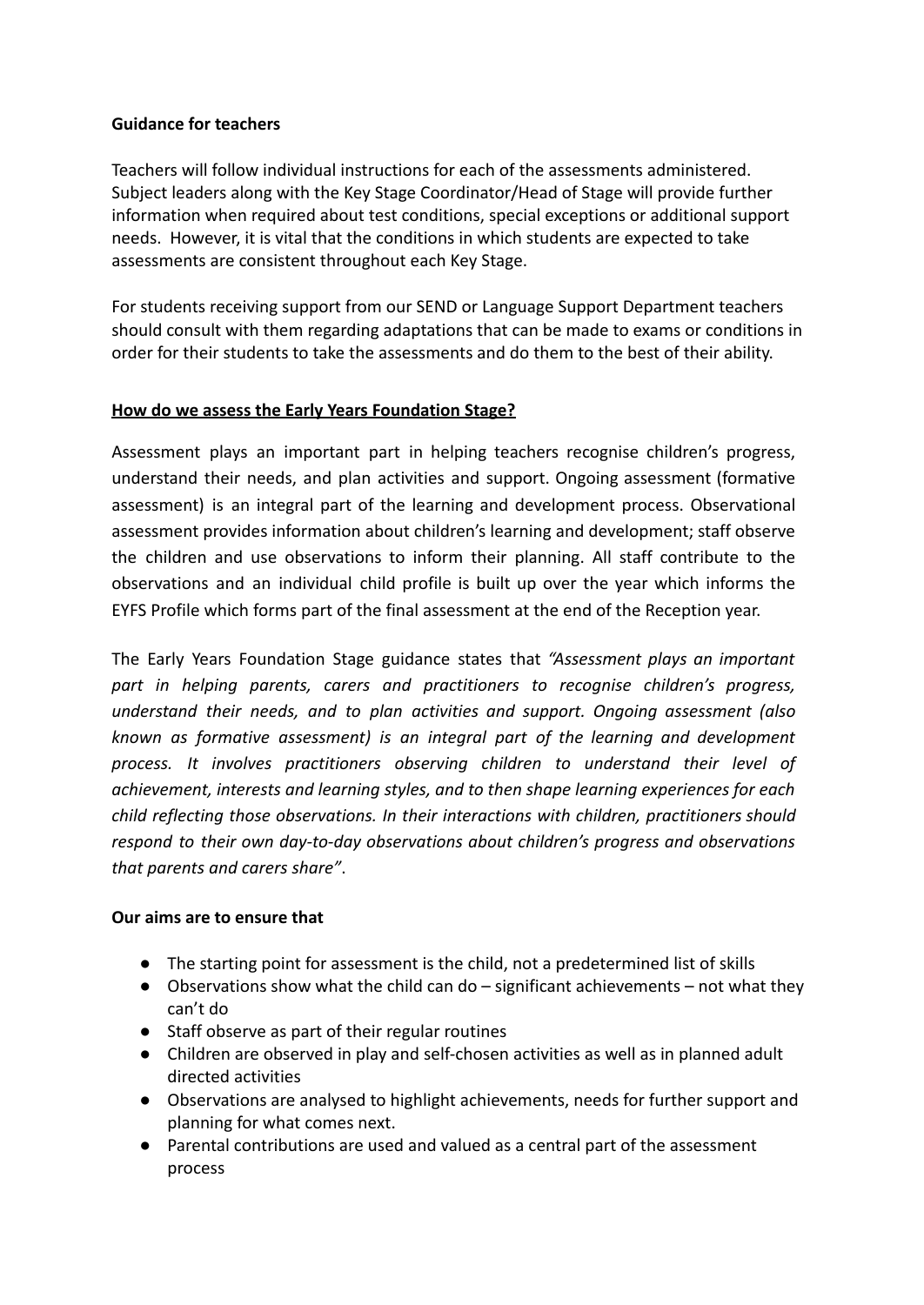- Children are involved and encouraged to express their own views on their achievements
- Assessments do not entail prolonged breaks from interaction with children or require excessive paperwork; paperwork should be limited to that which is absolutely necessary to promote children's successful learning and development
- The effectiveness of our assessment system rests on the quality and significance of the observations and not the quantity. Over time observations are made in different learning contexts and at different times of the day to cover the breadth of learning opportunities.

# **How we observe**

Observation, assessment and planning is an on-going cycle for each child, aimed at supporting their individual development and learning across all seven areas. Additional summative assessments are also conducted throughout the child's time in our EYFS, such as a baseline assessment upon starting and phonic checks. Evidence and observations are gathered using the Evidence Me application.

#### **Evidence Me**

In EYFS, daily observations of children's achievements for the Early Years Profile are recorded on iPads using the "Evidence Me" application which will then form the child's learning journey. These observations, photos and comments will be used to assess which stage of development best describes the child at that point using the objectives from the Early Years Assessment frameworks. Information from these observations will be used to inform planning for future activities and set individual targets as appropriate. This is done by all teachers working with the children, as well as parents who also have the opportunity to submit and access learning from home.

Evidence me also creates learning trackers to identify pupils' progress and gaps in learning. This can be used to evaluate learning in EYFS.

#### **Types of observations and evidence of learning**

#### **Participant observations**

- When the adult is involved in play with children
- ●When the adult is involved in planned practitioner led activities

#### **Spontaneous Observations**

● When you notice something significant that you are not involved in

#### **Conversations with children**

- Informal conversations and discussions which are noted down
- 'Interviewing' children about their own learning and interests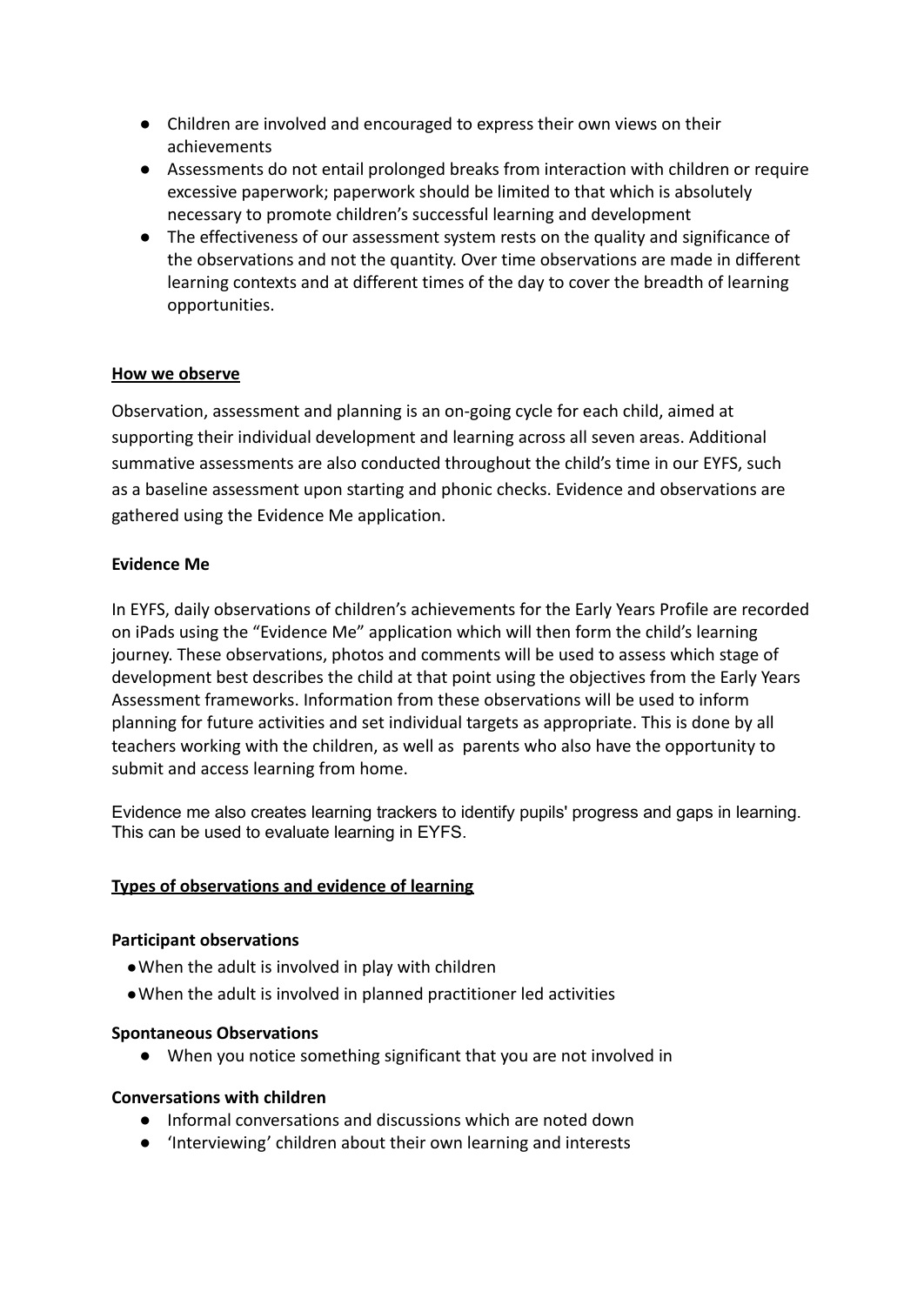#### **Recording**

● Photos of children carrying out a particular activity or involved in play alongside annotated notes describing the learning process

#### **Samples**

● Drawings, independent emergent writing, photos of models, art work

#### **Planned observations**

● Where the observer deliberately stands back to observe and does not become involved.

#### **During the observations we**:

- Take photos or videos or notes to record what the child has said
- Write down in short, quick notes what is significant to the child's learning and development.
- Note of the date, time, area of learning and context

#### **After the observations we**: -

- ●Decide what it tells us about the child's learning and development.
- ●Consider the next steps for that child and implications for future planning.

Here is an example observation:



#### **Parent and family involvement**

At the start of the year Parents of all Nursery and Reception children are invited to an informal meeting where curriculum information is shared with them. At the start of Each term curriculum information is sent to each family with information about key learning that will take place during the term ahead. Each child's progress is recorded and progress is shared through ongoing dialogue with parents in person or on Class Dojo, home learning (via agenda, Class Dojo and Evidence Me) and termly through reports. Parents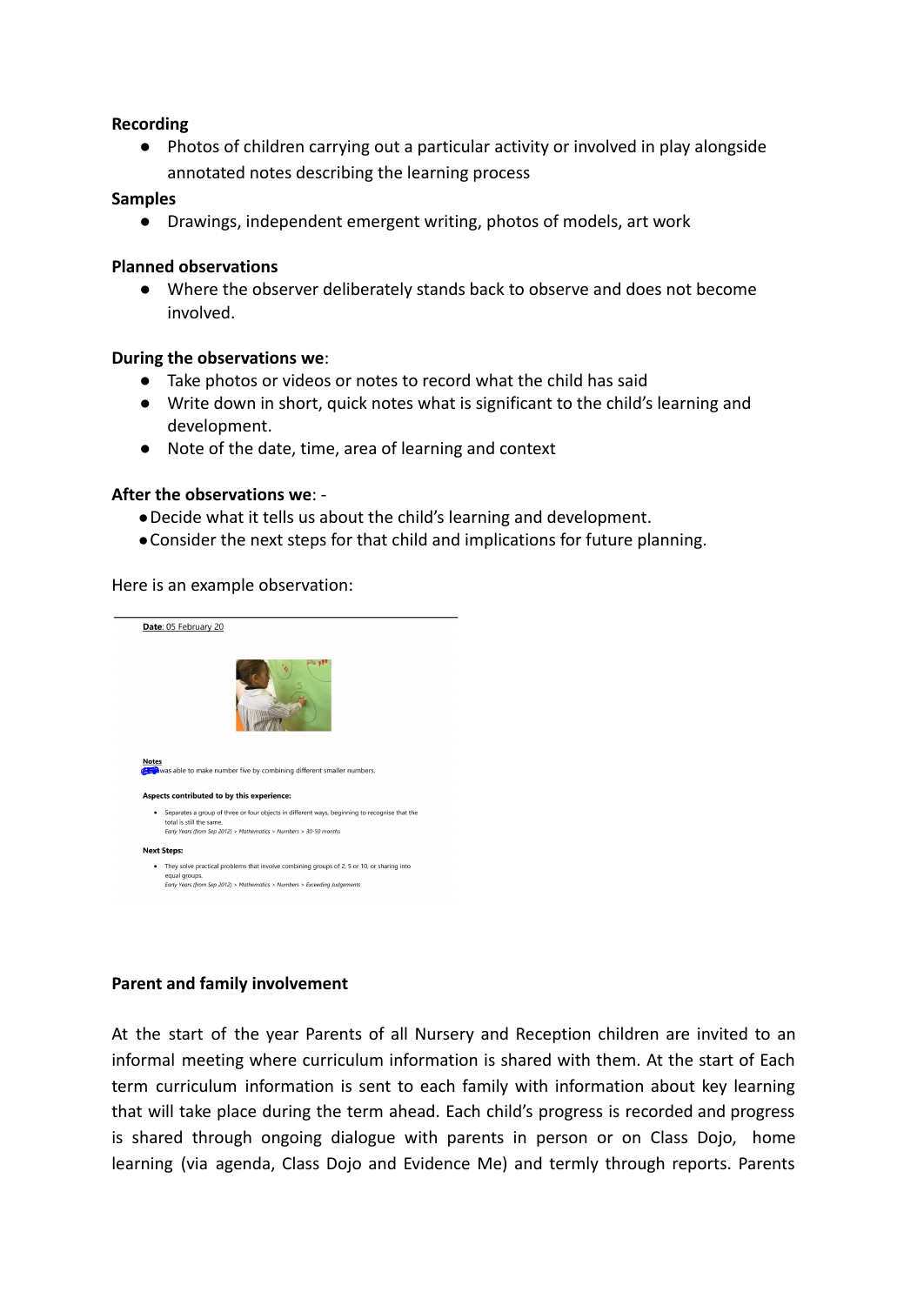who have children with specific needs meet with the teacher and any professional involved as appropriate to report on achievements and set new learning intentions.

At the end of each term parents of Nursery and Reception children will receive their child's report based on the objectives for that term, teachers will share what pupils have learnt and identify what they need to get better at. Parents will also be invited to attend individual parent meetings to discuss their child's progress. Learning journeys also act as an ongoing record for children and their families (this is done via Evidence Me).

Here is some further information regarding [Evidence](https://docs.google.com/document/d/1UFvlblhHPuUjAPd6egRVvC3UONUj9z52pSPTeMDkSj0/edit?usp=sharing) Me at Newton - Evidence me [guidelines](https://docs.google.com/document/d/1UFvlblhHPuUjAPd6egRVvC3UONUj9z52pSPTeMDkSj0/edit?usp=sharing)

# **On entry baseline assessments**

These are carried out within the first month of children entering into Nursery 3 and Reception, in Nursery classes this may take longer depending on how each child settles in. Evidence will be recorded on the internal Early Years tracker. Nursery 1 and Nursery 2 identify a baseline level through observations and questioning but no formal assessments take place. The baseline assessments are from Twinkl. They are delivered as a game/fun activity for children e.g. the teacher may share a group of animal toys and ask the child which is bigger/smaller/orange etc...

Reception[:https://www.twinkl.es/resource/tf-pa-237-on-entry-reception-assessment-book](https://www.twinkl.es/resource/tf-pa-237-on-entry-reception-assessment-booklet-and-record) [let-and-record](https://www.twinkl.es/resource/tf-pa-237-on-entry-reception-assessment-booklet-and-record) Nursery 3: <https://www.twinkl.es/resource/t-pa-813-eyfs-on-entry-assessment-record-nursery>

At the end of Reception each child's level of development is assessed against the Early Years Framework and teachers indicate whether children are working towards (emerging), meeting (expected) or exceeding expected levels (exceeding)

#### **Using Data to inform Teaching and Learning**

Using both summative and formative data, the head of stage and Subject leaders will discuss pupil progress and create an action plan to maximise pupil progress. They will then have meetings with year group teams (and sometimes individuals) to discuss learning and next steps.

#### **How do we Assess in Primary?**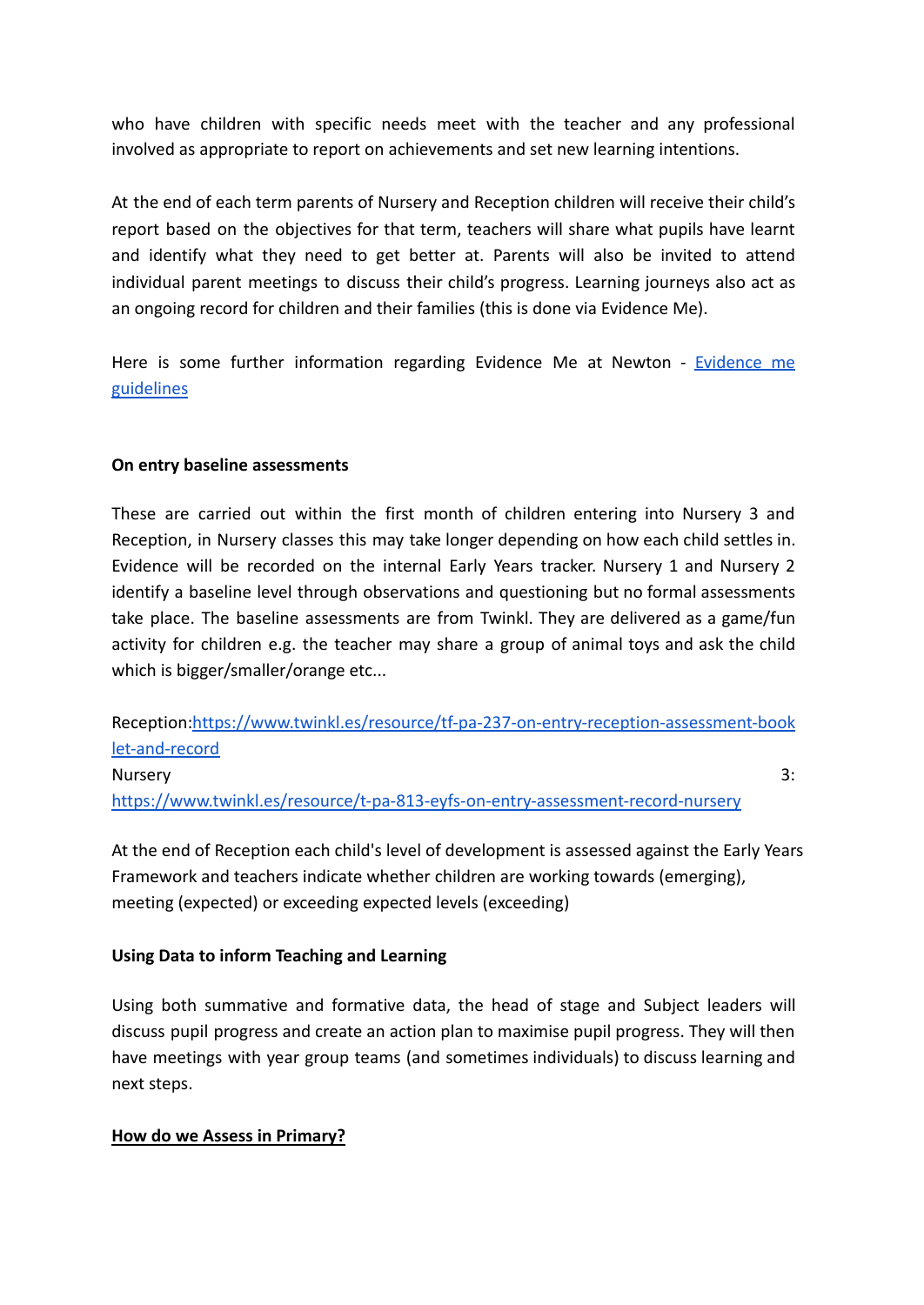# **Objectives**

The objectives of assessment in the Primary are:

- to enable our children to demonstrate what they know, what they can do and what they understand in their work ( KSU)
- to help our children recognise the objectives to aim for, and to understand what they need to do next to improve their work in order to get better.
- to allow teachers to plan work that accurately reflects the needs of each child
- to provide regular information for parents that enables them to support their child's learning
- to provide the middle and senior leaders with effective data that shows progress.

**Assessment for learning** (formative assessment) involves the use of assessment in the classroom to raise pupil achievement. It is based on the idea that pupils will improve most if they understand their targets regarding their learning, where they are in relation to these, and how they can achieve them. To do this we:

- Make the learning objective clear by sharing what we are getting better at in each lesson (WAGBA) and also where possible sharing context and success criteria (steps for success)
- Share children's personal targets with them and give opportunities to review these regularly in feedback lessons
- Have regular conversations about learning and getting better.

**Assessment of learning** (summative assessment) Teachers may make these judgements at the end of a unit of work, end of term, of a year, or of a key stage using a variety of assessments.

#### **When do we assess?**

In each term there will be a two-week assessment period which will follow a block of teaching.

During the assessment period, formal assessments will take place (summative assessments). During this period, timetables may be altered allowing each teacher to plan feedback sessions following their class assessments.

Throughout each term, various strategies will be implemented in order to evaluate how students are progressing (formative assessments).

# **How do we assess?**

# **Observational Assessment**

Teachers in KS1will use Evidence Me/Class Dojo Portfolios (we are currently trialing which is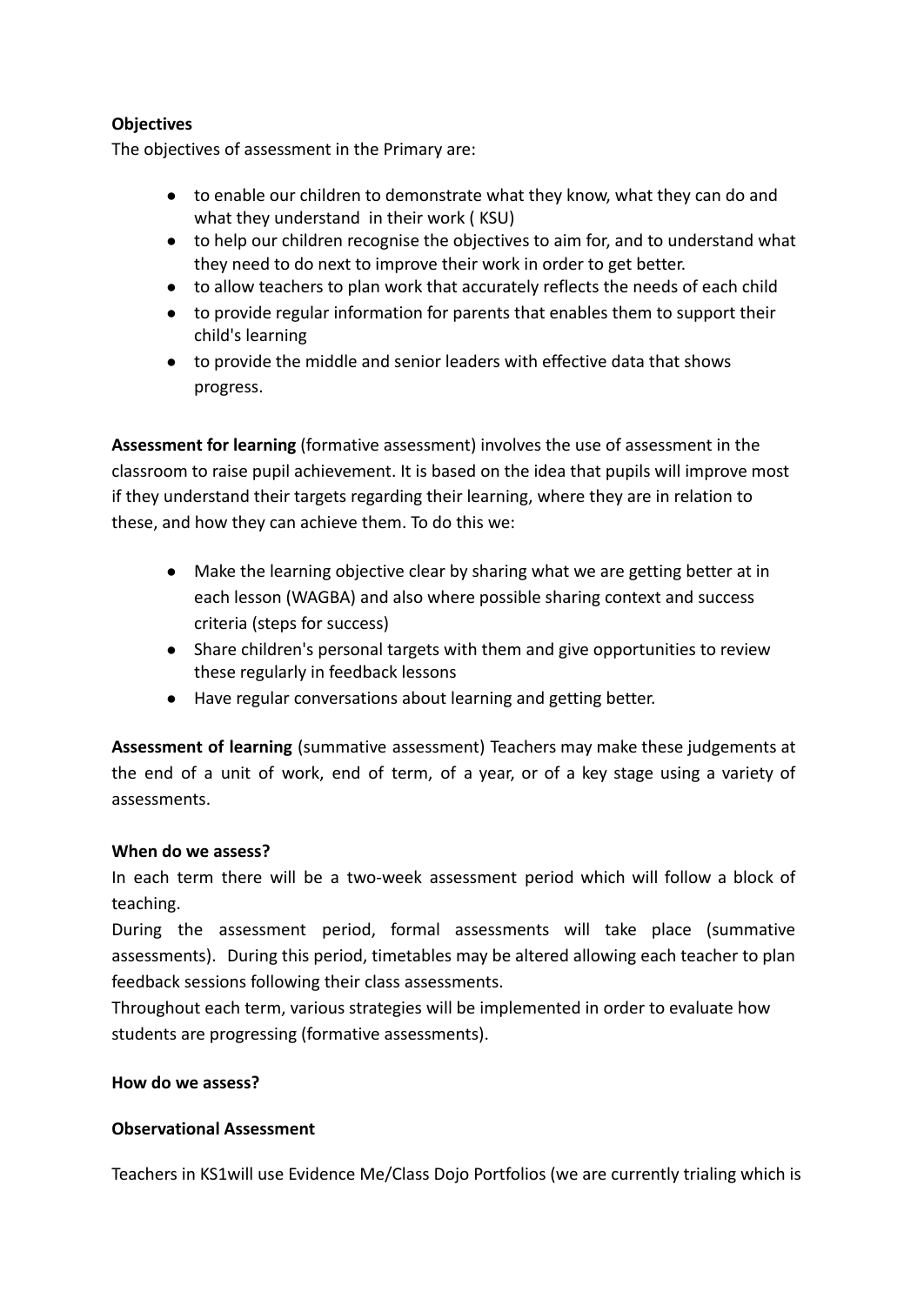better for KS1) as an additional platform to record observations and track learning. This is for learning that can not be recorded on paper e.g. practical math, presentations in IPC, Role play in English

In KS2 observational assessments are recorded through apps such as seesaw.

Not all observational recordings will be recorded on a platform, some may be recorded as notes on planning. Teachers will use effective questioning to assess pupils' knowledge, skills and understanding.

# **Which summative assessments are used in Newton College?**

In Newton College we use the following summative assessments:

- White Rose end of block assessments
- White Rose end of term assessments
- National Curriculum Spelling test
- Special Write (Fiction for KS1)
- KS1 Phonic Screen
- KS1 Phonic assessment from Twinkl
- KS1 Twinkl Reading comprehension tests
- KS2 Bug Club Comprehension tests
- KS2 Education City Reading Assessments
- KS2 Classroom Secrets SPAG

# **Organisation And Distribution Of Summative Assessments**

#### **In Key Stage 1 the assessments will be organized and distributed as follows:**

|                                    |                 | Septembe                                                   | Term 1                                                 | Term 2                                                           | Term 3                                                           |
|------------------------------------|-----------------|------------------------------------------------------------|--------------------------------------------------------|------------------------------------------------------------------|------------------------------------------------------------------|
|                                    |                 |                                                            |                                                        |                                                                  |                                                                  |
| Engli<br>$\underline{\mathsf{sh}}$ | <b>Spelling</b> | Informal<br><b>Baselines</b>                               | 20 word test taken<br>from the NC list                 | 20 word test<br>taken from the<br><b>NC list</b>                 | 20-word test<br>taken from the<br><b>NC list</b>                 |
|                                    | Grammar         | Informal<br><b>Baselines</b>                               | Big write<br>Seperate Grammar<br>to be added this year | <b>Big Write</b><br>Seperate<br>Grammar to be<br>added this year | <b>Big Write</b><br>Seperate<br>Grammar to be<br>added this year |
|                                    | <b>Reading</b>  | Informal<br><b>Baselines</b><br>(ORT<br>placement<br>test) | Phonic<br>Screen/assessment<br>Comp - Twinkl           | Phonic<br>Screen/assessm<br>ent<br>Comp - Twinkl                 | Phonic<br>Screen/assessm<br>ent<br>Comp - Twinkl                 |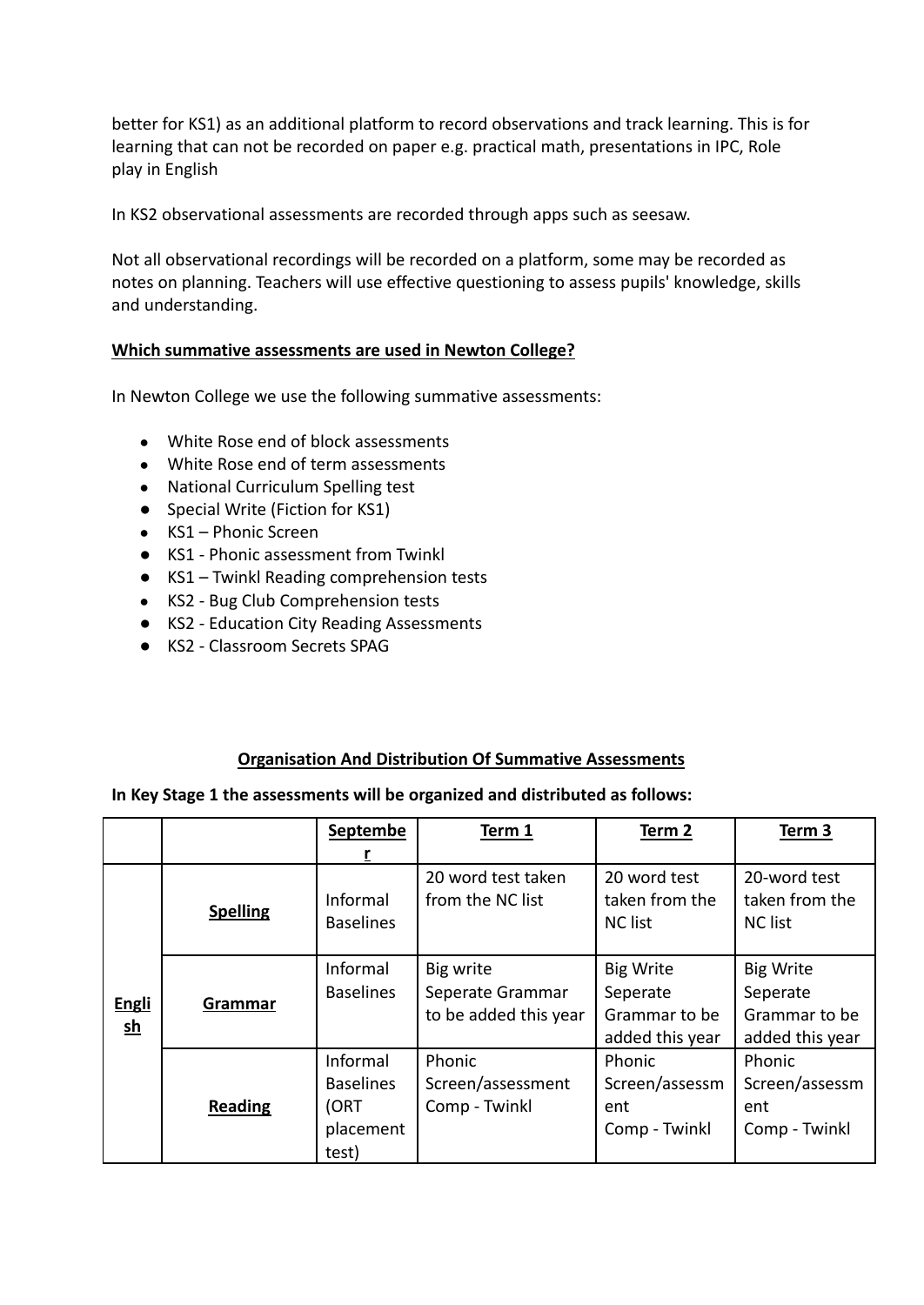|                                         | <b>Writing</b>     | Informal         | <b>Big Write</b>  | <b>Big Write</b>  | <b>Big Write</b>  |
|-----------------------------------------|--------------------|------------------|-------------------|-------------------|-------------------|
|                                         |                    | <b>Baselines</b> | Fiction           | <b>Fiction</b>    | <b>Fiction</b>    |
| <b>Math</b><br>$\underline{\mathsf{S}}$ | <b>End of unit</b> | Informal         | <b>White Rose</b> | <b>White Rose</b> | White Rose        |
|                                         | assessments        | <b>Baselines</b> |                   |                   |                   |
|                                         | (diagnostic)       |                  |                   |                   |                   |
|                                         | End of term        | Informal         | <b>White Rose</b> | <b>White Rose</b> | <b>White Rose</b> |
|                                         | arithmetic         | <b>Baselines</b> |                   |                   |                   |
|                                         | <b>End of term</b> | Informal         | <b>White Rose</b> | <b>White Rose</b> | <b>White Rose</b> |
|                                         | reasoning          | <b>Baselines</b> |                   |                   |                   |
| <b>IPC</b>                              |                    | Informal         | <b>Rubrics</b>    | <b>Rubrics</b>    | <b>Rubrics</b>    |
|                                         |                    | <b>Baselines</b> |                   |                   |                   |
|                                         |                    |                  |                   |                   |                   |

# **In Key Stage 2 the assessments will be organized and distributed as follows:**

|                               |                                                   | <b>September</b>              | Term 1                                                                                                     | Term 2                                                                                                                         | Term 3                                                                                                                           |
|-------------------------------|---------------------------------------------------|-------------------------------|------------------------------------------------------------------------------------------------------------|--------------------------------------------------------------------------------------------------------------------------------|----------------------------------------------------------------------------------------------------------------------------------|
| <b>Engli</b><br>$\mathbf{sh}$ | <b>Spelling</b>                                   | <b>Informal Baselines</b>     | 20 word test taken<br>from the NC list                                                                     | 20 word test<br>taken from the<br><b>NC list</b>                                                                               | 20-word test<br>taken from the<br><b>NC list</b>                                                                                 |
|                               | Grammar                                           | <b>Informal Baselines</b>     | <b>Classroom Secrets</b>                                                                                   | Classroom<br>Secrets                                                                                                           | Classroom<br>Secrets                                                                                                             |
|                               | Reading                                           | <b>Informal Baselines GRT</b> | -Active learn colour<br>band test (Bug Club)<br>mid term.<br>- Ed City formative<br>evaluation end of term | -Active learn<br>colour band<br>test (Bug Club)<br>mid term.<br>- Ed City<br>formative<br>evaluation end<br>of term<br>$+$ ISA | -Active learn<br>colour band<br>test (Bug Club)<br>mid term.<br>-Ed City<br>summarize<br>evaluation (3<br>papers) end of<br>term |
|                               | <b>Writing</b>                                    | <b>Informal Baselines</b>     | Special Write/Big<br>Write                                                                                 | Special<br>Write/Big Write                                                                                                     | Special<br>Write/Big Write                                                                                                       |
| <b>Mat</b><br>$hs$            | <b>End of unit</b><br>assessments<br>(diagnostic) | <b>Informal Baselines</b>     | White Rose                                                                                                 | <b>White Rose</b>                                                                                                              | <b>White Rose</b>                                                                                                                |
|                               | End of term<br>arithmetic                         | <b>Informal Baselines</b>     | White Rose                                                                                                 | <b>White Rose</b>                                                                                                              | <b>White Rose</b>                                                                                                                |
|                               | <b>End of term</b><br>reasoning                   | <b>Informal Baselines</b>     | White Rose                                                                                                 | <b>White Rose</b>                                                                                                              | <b>White Rose</b>                                                                                                                |
| <b>IPC</b>                    |                                                   | <b>Informal Baselines</b>     | <b>Rubrics</b><br>KS2: Science Topic<br>Assessments -                                                      | <b>Rubrics</b><br>KS2: Science<br><b>Topic</b>                                                                                 | <b>Rubrics</b><br>KS2: Science<br><b>Topic</b>                                                                                   |
|                               |                                                   |                               | Education City (to be                                                                                      | Assessments -                                                                                                                  |                                                                                                                                  |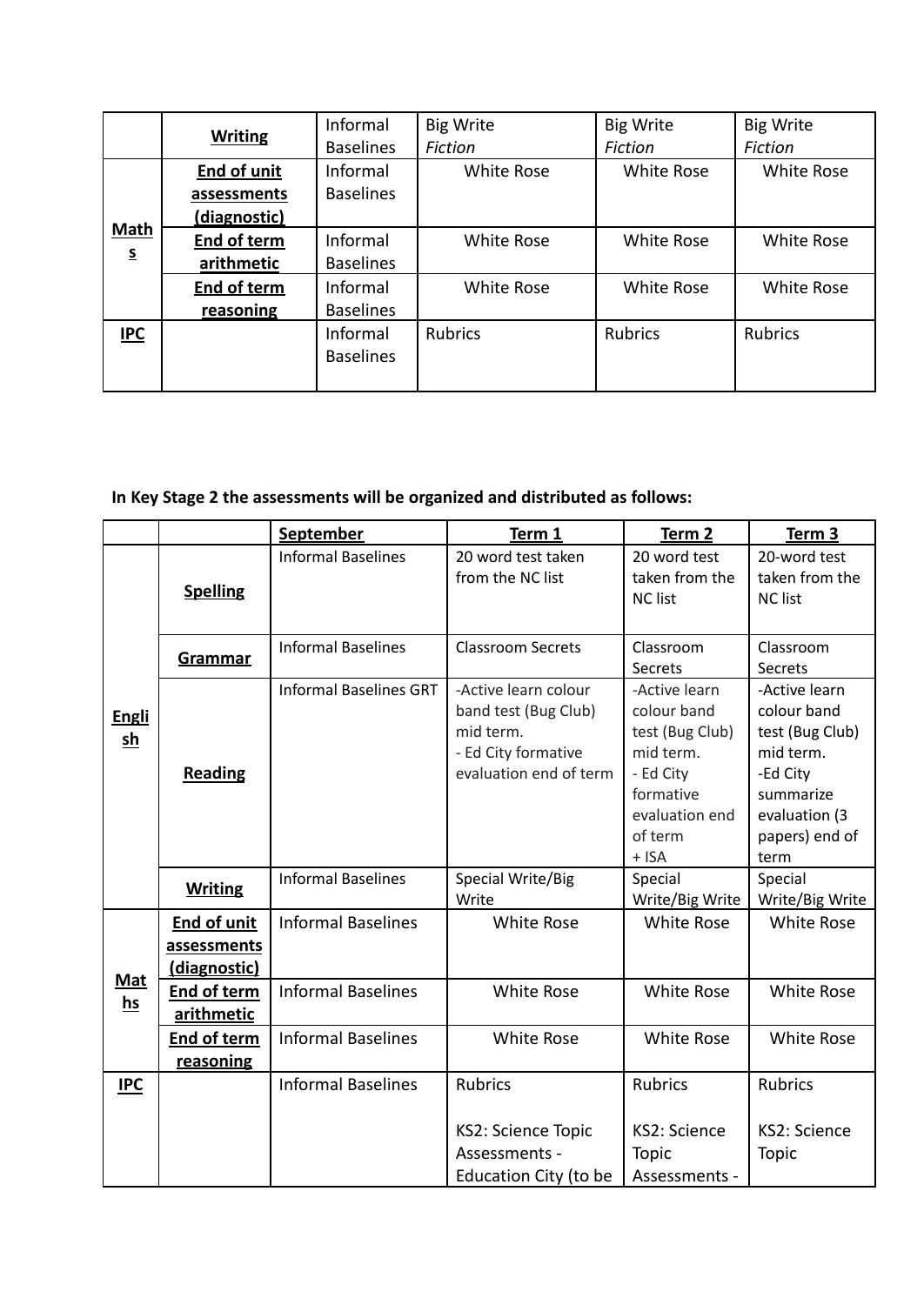|  | completed end of<br>topics) | <b>Education City</b><br>(to be<br>completed<br>end of topics) | Assessments -<br><b>Education City</b><br>(to be<br>completed<br>end of topics) |
|--|-----------------------------|----------------------------------------------------------------|---------------------------------------------------------------------------------|
|  |                             |                                                                | End of Year<br>Science<br>Assessment -<br><b>Education City</b>                 |

*These tests will be conducted separately and not during the assessment period. More*

*information regarding this can be found above.*

# **Using Data to inform Teaching and Learning**

Using both summative and formative data, teachers will meet on a termly basis with the Key Stage coordinator and head of stage to discuss pupil progress. At this meeting, teachers should have available a completed pupil progress report which will then be reviewed at each subsequent meeting. After the completion of Pupil Progress Meetings, the Pupil Progress reports will then be shared with the Leadership Team who will then meet in order to create an action plan to maximize pupil progress.

#### **Reporting to parents**

In Newton College we prepare formal reports to be shared with parents each term. The terminology used in these reports are as follows:

- 1. Emerging 1
- 2. Emerging 2
- 3. Expected
- 4. Exceeding 1
- 5. Exceeding 2

These judgements are for the whole year, so it is quite usual for pupils to be emerging or expected in Term 1. The Internal Tracker for assessments listed in the chart above identifies the levels for the teachers. Teachers can also use teacher judgement reflecting on their own observations and class work against the learning objectives. In different year groups teacher judgement and summative assessments have different weighting:

KS1 - 30% assessment, 70% teacher judgement LKS2 - 50% assessment, 50% teacher judgement